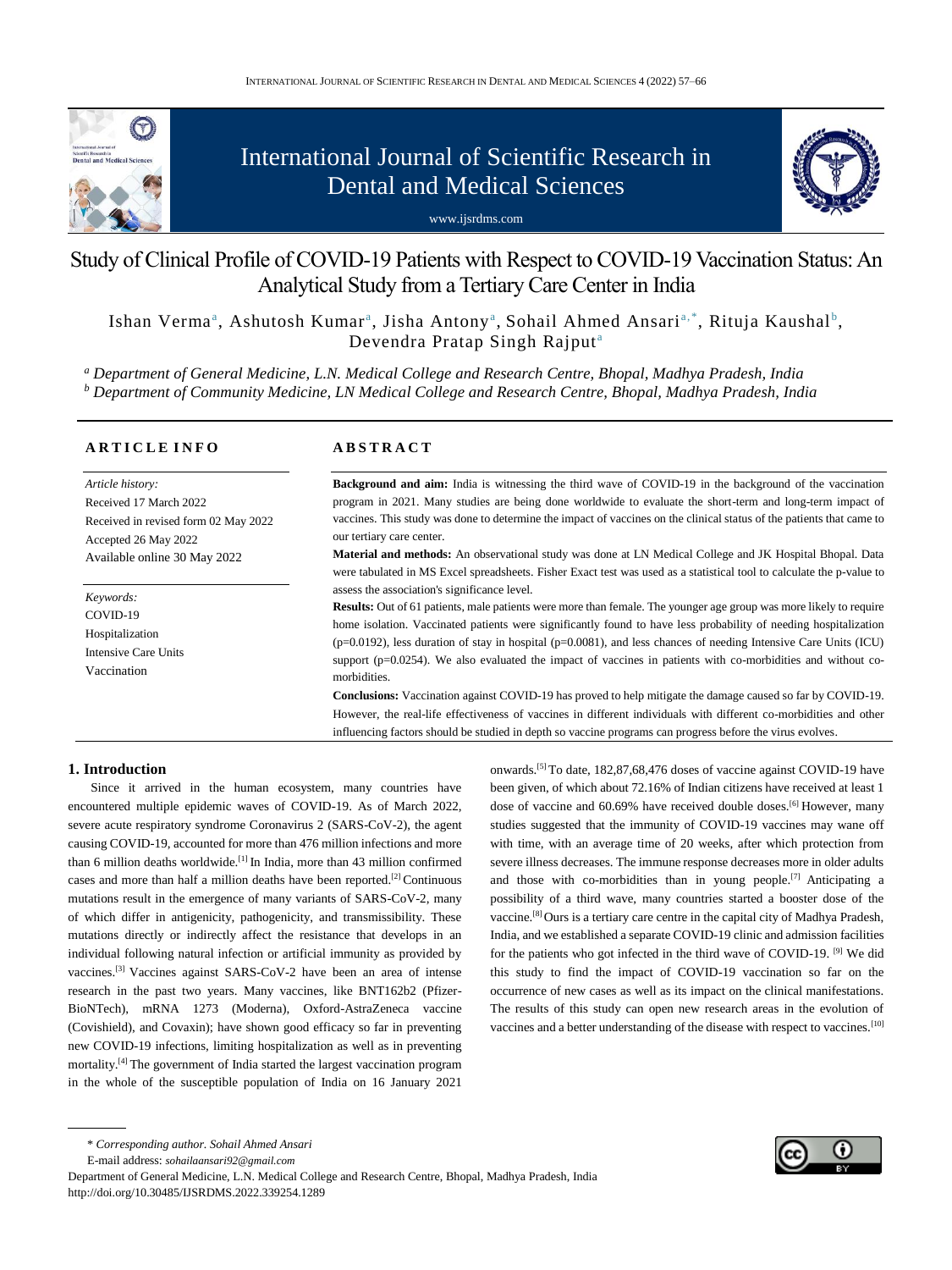## **2. Material and methods**

## *Ethics approval*

The tertiary care hospital approved the study in the south-Central part of the Saurashtra Peninsula ethics research committee at the authors' affiliated institution. All participants obtained consent after being notified of the study

objectives and the confidentiality of the responses in the introduction section of the electronic questionnaire.

#### *Study design*

Cross-sectional analytical study.



**Fig. 1. Study algorithm.**

## *Study setting*

LN Medical College and JK Hospital, Bhopal.

## *Study population*

All COVID-19 RTPCR Test positive patients were approaching JK Hospital Medicine Department OPD.

#### *Study duration*

Approx. 01 month (Period for which the hospital received patients during the third wave of COVID-19).

## *Study parameters*

- \*Age and gender
- \*Vaccination status
- \*Presence of co-morbidities
- \*Total number of Co-morbidities.
- \*Hospital Stay
- \*Total number of symptoms
- \*Disease severity
- \*Need for ICU / Ventilator support
- \*Clinical outcome

#### *Inclusion criteria*

All RTPCR-positive COVID-19 patients approaching JK Hospital Fever clinic with awareness about their vaccine status were included in the study.

#### *Exclusion criteria*

Patients unaware of their COVID-19 vaccination status and whose medical records were incomplete were excluded from the study. Patients who did not consent to participate in the study were also excluded.

#### *Statistical software*

MS Excel spreadsheets. Fisher Exact and Chi-Square tests are used as a statistical tool to calculate the p-value and assess the association's significance level.

## **3. Results**

As per the methodology steps, 61 patients were included in the study. Out of 61, 33 (54%) were males, and 28 (46%) were females (Table 1). Out of 33 male patients, 10 were advised home isolation (30%), and 23 were hospitalized (69.7%), while out of 28 female patients, 9 (32%) were advised home isolation. The percentage population of males and females had no difference with respect to home isolation and hospitalization (p=0.8875).

|                                | <b>Male</b> | <b>Female</b> | <b>Total</b> |
|--------------------------------|-------------|---------------|--------------|
| Advised Home Isolation         | 10          | 09            | ۱9           |
| <b>Advised Hospitalization</b> | 23          | 19            |              |

## **Table 1. Total patients who were advised home isolation/hospitalization.**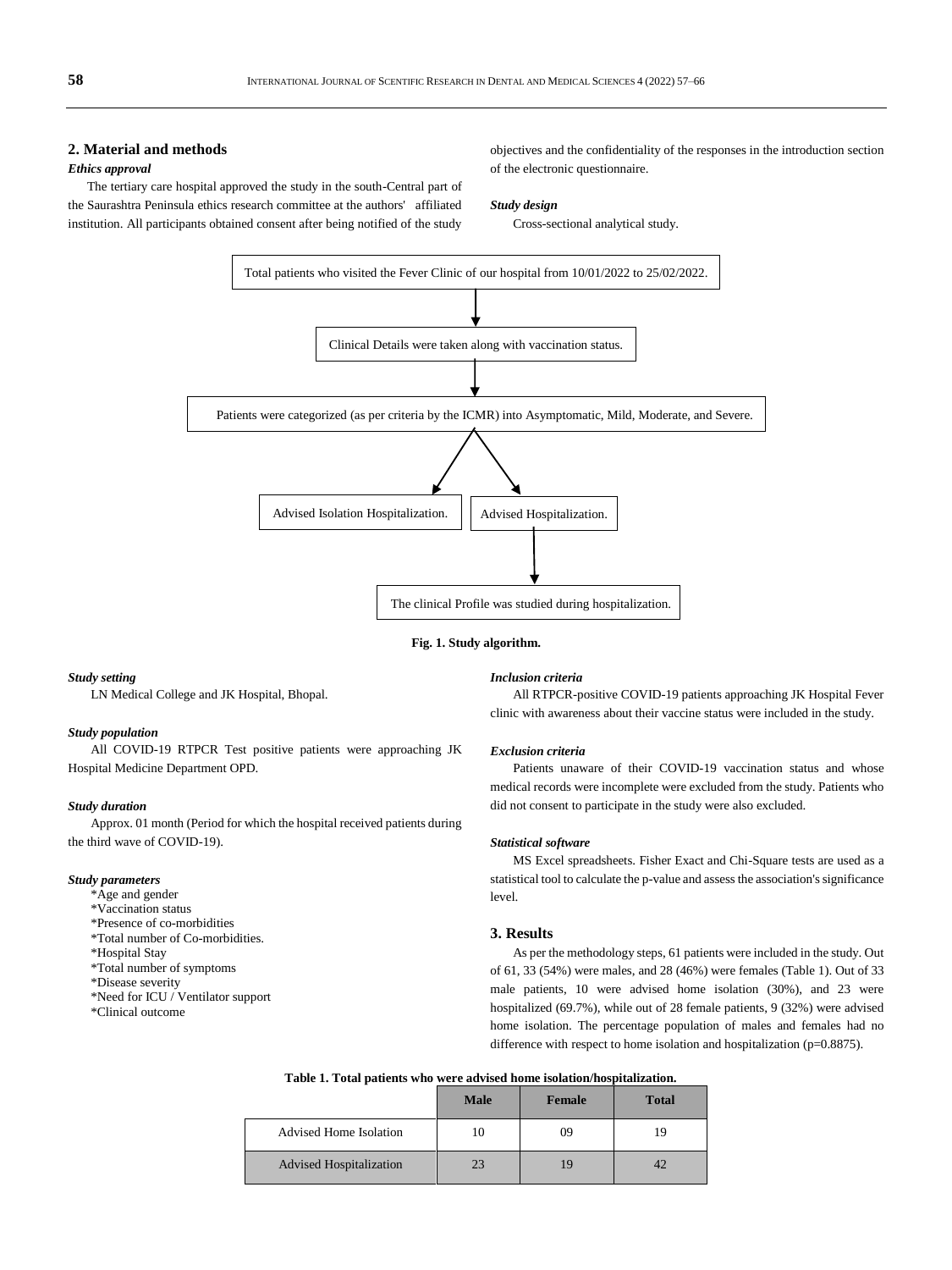| $\sim$ to |  |  |
|-----------|--|--|

Table 2 shows a comprehensive representation of all the parameters included in the study. Out of 33 males, 5 (15%) were asymptomatic, 20 (60.6%) had mild clinical symptoms, 6 (18%) had moderate severity, and 2 (6%) were severely ill/critical. While out of 28 females, 4 (14%) were asymptomatic, 21 (75%) had mild disease, 1 (3.5%) was moderate, and 2 (7%) were severely ill. In both male and female patients, majority of the patients (male 93% vs 7%; female 92.5% vs 7%) were non severely ill (p=0.729). 29 of 33 males recovered (87.8%) and 4 died (12%) while 25 of 28 females recovered (89%) and 3 died (10.7%) (p=0.8231). The mean age groups of male and female patients in non-severely ill patients were <50 years, while in severely ill, it was >50 years. Similar mean age groups were found for those who recovered and died in both males and females. With respect to the presence or absence of co-morbidity, 17 of 33 male (51.5%) patients and 8 of 28 females (28.5%) had a co-existing illness. Out of these 17 male patients, 15 were non-severely ill (88%) (p=0.2462) while 7 were non-severely ill amongst 8 (87.5%) female patients (p=0.9203). These showed no difference in the severity of illness whether co-morbidity was present. Almost 77% of male and female patients with co-existing illnesses had good outcomes, while 23% died. Patients were assessed based on a mean number of symptoms, of which it was found that the mean number of symptoms was 2 in the severely ill category of female patients while it was <2 in non-severely ill patients. No such difference was found in male patients. Concerning the mean number of

co-morbidities, it was found that non-severely ill male patients had an average of 1 mean co-morbidity while 2 co-morbidities were in the severely ill group. No such difference was found in female patients. The mean number of symptoms did not alter the clinical outcome regarding recovery and death. While a mean number of co-morbidities were <1 for both males and females in clinically recovered patients in comparison to 2 (in males) and 1 (in females) mean several co-morbidities in deaths. Vaccination status was studied for all patients, and it was found that out of 33 male patients, 23 (69.7%) were vaccinated, and of those 23, 21 (91%) were non- severely ill; (p=0.8625). Amongst female patients, out of 28 patients, 21 (75%) were vaccinated, and out of those  $21, 20$  (95%) were non-severely ill; (p=1.0). With regards to clinical outcomes, it was found that out of 23 vaccinated males, 21 survived (91%), while out of 10 unvaccinated males, only 8 survived (80%); (p=0.7401). Likewise, out of 21 vaccinated females, 20 survived (95%), while out of 7 unvaccinated patients, only 5 (71%) survived; (p= 0.2999). Mean hospitalization days were assessed and found that, in non-severely ill male patients, the mean number of hospitalization days was 5.7 days compared to 6 days for severely ill patients. Likewise, in females, the mean number of days of hospitalization was 6.6 for non-severely ill patients and 7.5 days for severely ill patients. However, the mean number of hospitalization days did not significantly alter the clinical outcome in both groups.

| Table 2. Clinical category-wise distribution of various parameters taken in the study. |  |  |  |
|----------------------------------------------------------------------------------------|--|--|--|
|                                                                                        |  |  |  |

|                                           |                     |                           |                 |                          | <b>Clinical Outcome</b> |                |  |  |  |  |
|-------------------------------------------|---------------------|---------------------------|-----------------|--------------------------|-------------------------|----------------|--|--|--|--|
| <b>Parameters</b>                         | <b>Asymptomatic</b> | <b>Mild</b>               | <b>Moderate</b> | <b>Severe / Critical</b> | <b>Recovered</b>        | <b>Death</b>   |  |  |  |  |
| Male                                      | 5                   | 20                        | 6               | 2                        | 29                      | $\overline{4}$ |  |  |  |  |
| Female                                    | $\overline{4}$      | 21                        | $\mathbf{1}$    | $\overline{2}$           | 25                      | 3              |  |  |  |  |
| Mean age in years (Male)                  | 42.6                | 44.4                      | 70.5            | 70                       | 50                      | $\tau$         |  |  |  |  |
| Mean age in years (Female)                | 32.7                | 36.5                      | 95              | 78.5                     | 39                      | 84             |  |  |  |  |
| Mean age in years (total Patients)        | 38.2                | 40.3                      | 74              | 45                       | 45                      | 76.5           |  |  |  |  |
| Co-morbidities $(+)$ (Male)               | 2                   | 8                         | 6               | $\overline{2}$           | 14                      | $\overline{4}$ |  |  |  |  |
| Co-morbidities $(+)$ (Female)             | $\mathbf{0}$        | $\tau$                    | $\mathbf{1}$    | $\mathbf{1}$             | $7\phantom{.0}$         | $\overline{2}$ |  |  |  |  |
| Mean number of symptoms (Male)            | $\mathbf{0}$        | 2.35                      | 2.5             | 1.5                      | 1.9                     | 1.75           |  |  |  |  |
| Mean number of symptoms (Female)          | $\mathbf{0}$        | 2.5                       | $\mathbf{1}$    | $\overline{2}$           | 2                       | 1.6            |  |  |  |  |
| Mean number of co-morbidities (Male)      | 0.4                 | 0.45                      | 2.16            | $\overline{2}$           | 0.94                    | $\overline{2}$ |  |  |  |  |
| Mean number of co-morbidities<br>(Female) | $\boldsymbol{0}$    | 0.6                       | 2               | 0.5                      | 0.68                    | 1              |  |  |  |  |
|                                           |                     | Vaccination status (Male) |                 |                          |                         |                |  |  |  |  |
| Single                                    | $\mathbf{0}$        | $\mathbf{1}$              | $\mathbf{0}$    | $\mathfrak{2}$           | $\mathbf{1}$            | $\overline{0}$ |  |  |  |  |
| Double                                    | $\overline{4}$      | 13                        | $\overline{2}$  | $\mathbf{0}$             | 19                      | $\overline{2}$ |  |  |  |  |
| Triple                                    | $\boldsymbol{0}$    | 1                         | $\mathbf{0}$    | $\overline{0}$           | 1                       | $\overline{0}$ |  |  |  |  |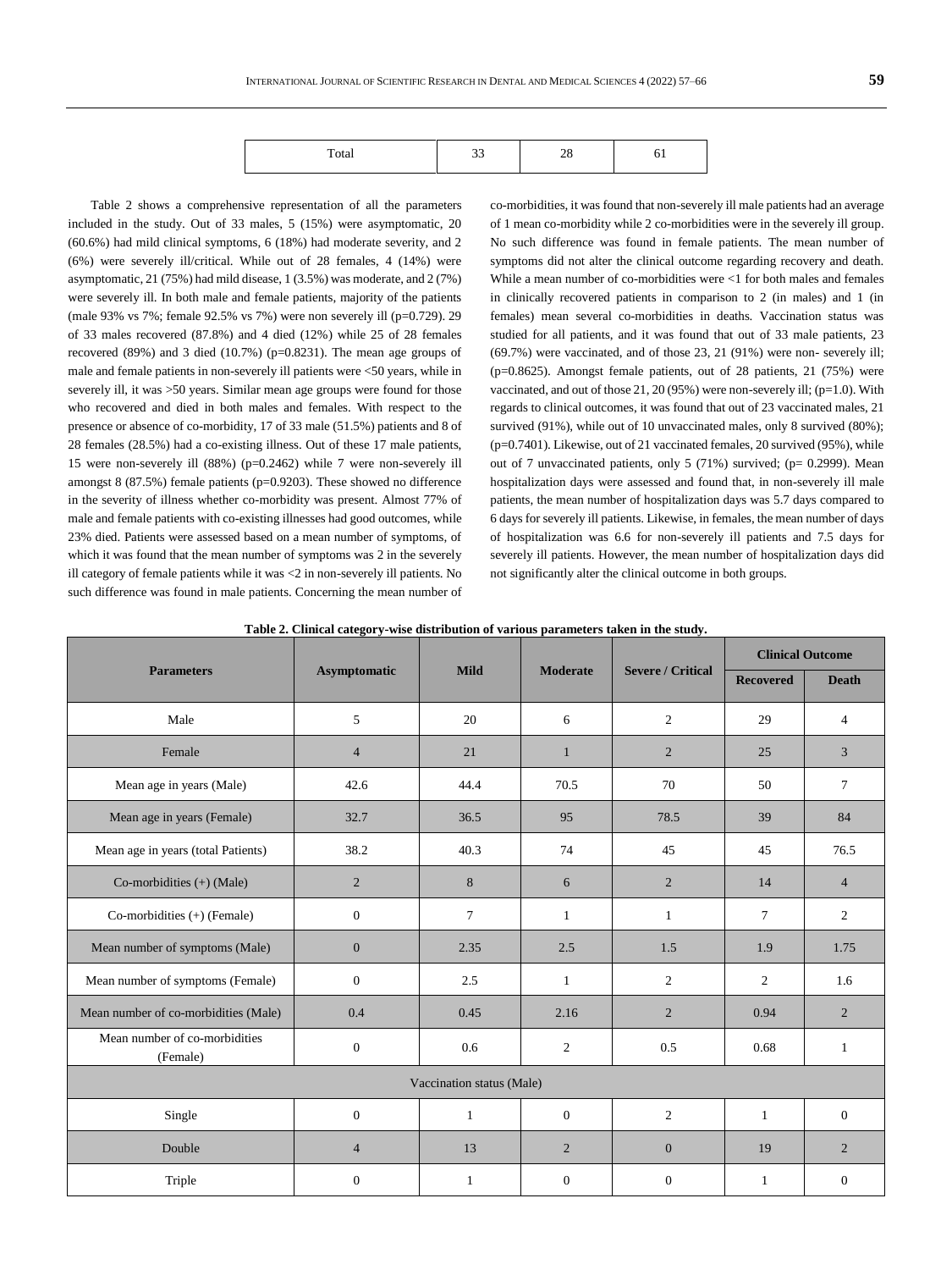| Unvaccinated                          |              | 5                           | $\overline{4}$ | $\mathbf{0}$ | 8        |                |
|---------------------------------------|--------------|-----------------------------|----------------|--------------|----------|----------------|
|                                       |              | Vaccination status (Female) |                |              |          |                |
| Single                                | $\mathbf{0}$ | $\theta$                    | $\overline{0}$ | $\mathbf{0}$ | $\Omega$ | $\Omega$       |
| Double                                | 3            | 17                          | $\theta$       |              | 20       |                |
| Triple                                | $\mathbf{0}$ | $\Omega$                    | $\Omega$       | $\Omega$     | $\Omega$ | $\Omega$       |
| Unvaccinated                          |              | $\overline{4}$              |                |              | 5        | $\mathfrak{D}$ |
| Mean days of hospitalization (Male)   | 4.2          | 4.3                         | 8.6            | 6            | 7.8      | 5.5            |
| Mean days of Hospitalization (Female) | 4.2          | 4.8                         | 10             | 7.5          | 7.3      | 8.3            |
| Total                                 |              |                             |                |              |          |                |

Table 3 shows the distribution of male and female patients with respect to age categorization. It was found that age-group distribution was not significantly different in both groups. (p=0.0762).

|                              | Table 3. Age and sex distribution of study population. |        |              |
|------------------------------|--------------------------------------------------------|--------|--------------|
|                              | <b>Male</b>                                            | Female | <b>Total</b> |
| Age group 10-30 Years        | 6                                                      | 13     | 19           |
| Age group 31-50 Years        | 12                                                     |        | 16           |
| Age group 51-70 Years        | 9                                                      |        | 16           |
| Age group 71 years and above | 6                                                      | 4      | 10           |
| Total                        | 33                                                     | 28     | 61           |

Table 4 shows the distribution of the vaccination status of the patients with respect to various age groups of the male and female patient population. Of 61 patients, 17 were unvaccinated (27.8%). Out of 17 unvaccinated, 1 was advised of home isolation. Sixteen were hospitalized. Out of 19 patients who have advised home isolation, 18 were vaccinated (94%); the p-value was 0.0192. It was found that the vaccination status did not differ significantly amongst the different age groups of patients in both males and females. (p=0.4336).

| Tubic in vaccination status of patients with respect to age and sext |               |              |                |                  |                  |  |  |  |  |  |  |  |  |
|----------------------------------------------------------------------|---------------|--------------|----------------|------------------|------------------|--|--|--|--|--|--|--|--|
| Age group                                                            |               |              |                |                  |                  |  |  |  |  |  |  |  |  |
|                                                                      |               |              |                | 71 and Above     |                  |  |  |  |  |  |  |  |  |
| <b>Male</b>                                                          | <b>Female</b> | <b>Male</b>  | Female         | <b>Male</b>      | Female           |  |  |  |  |  |  |  |  |
| $\boldsymbol{0}$                                                     | $\mathbf{0}$  | $\mathbf{1}$ | $\mathbf{0}$   | $\mathbf{0}$     | $\mathbf{0}$     |  |  |  |  |  |  |  |  |
| 5                                                                    | 10            | 8            | 3              | 3                | $\overline{2}$   |  |  |  |  |  |  |  |  |
| $\boldsymbol{0}$                                                     | $\mathbf{0}$  | $\mathbf{1}$ | $\mathbf{0}$   | $\boldsymbol{0}$ | $\boldsymbol{0}$ |  |  |  |  |  |  |  |  |
| $\mathbf{1}$                                                         | 3             | 2            | $\mathbf{1}$   | 3                | $\overline{2}$   |  |  |  |  |  |  |  |  |
| 6                                                                    | 13            | 12           | $\overline{4}$ | 6                | 4                |  |  |  |  |  |  |  |  |
|                                                                      |               | $10 - 30$    |                | $31 - 50$        |                  |  |  |  |  |  |  |  |  |

Table 5 shows data on severely ill and non-severely ill patients with respect to vaccination status. It was found that out of a total of 61 patients, 57 (93.4%) patients (male and female combined) were non- severely ill, and out of those 57, 41 were vaccinated (71.9%), and 16 were unvaccinated (28%). Total 4 patients (6.5%) were severely ill; out of which 3 (75%) were vaccinated and 1 (25%) was unvaccinated; (p=0.6547).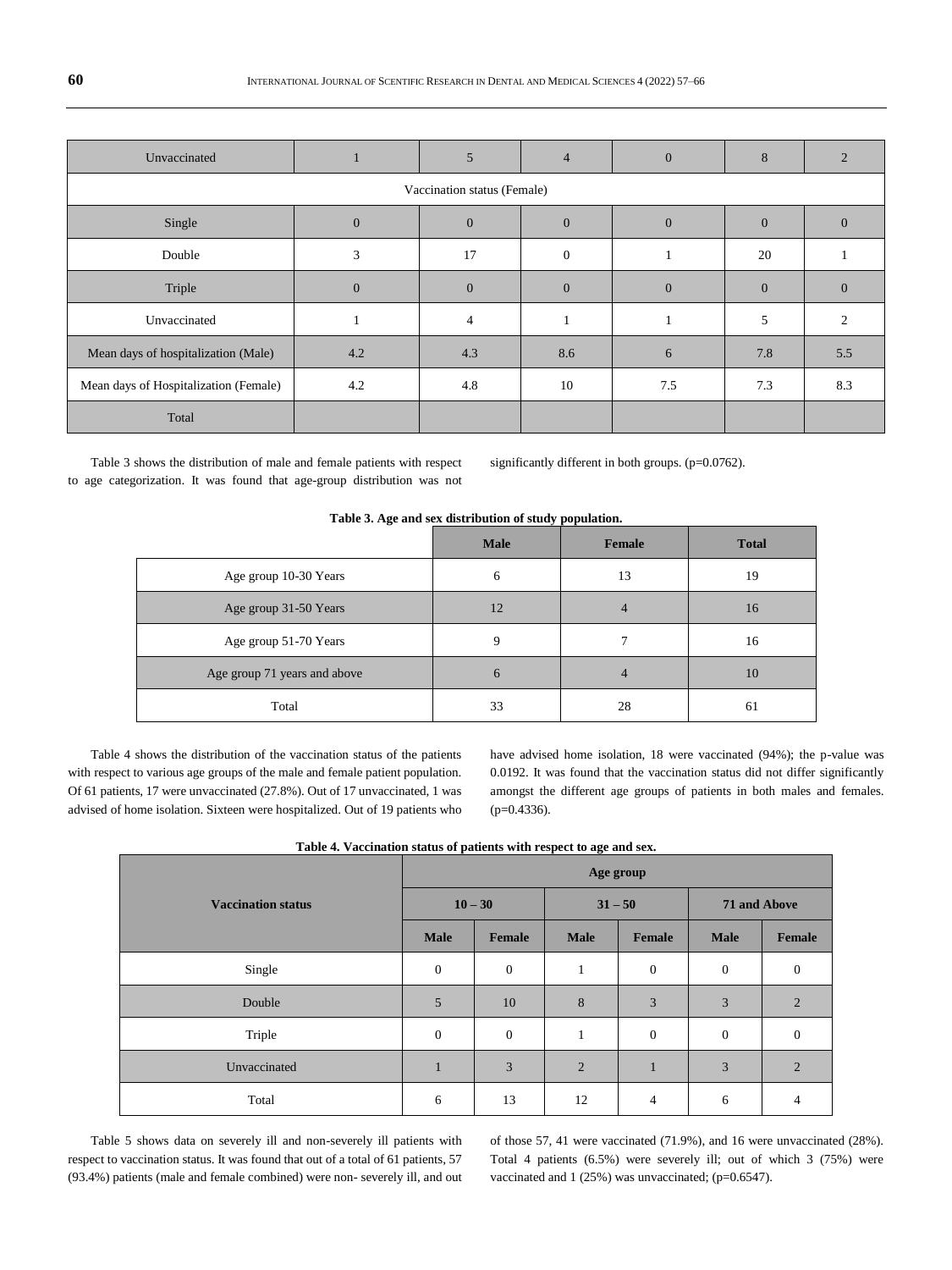|              |                         |             |                     |                            |                                          | Tube of Chinem beverly when respect to vacemental<br>Hospitalization |                  |                              |                                 | <b>Clinical Outcome</b> |              |  |  |
|--------------|-------------------------|-------------|---------------------|----------------------------|------------------------------------------|----------------------------------------------------------------------|------------------|------------------------------|---------------------------------|-------------------------|--------------|--|--|
|              | <b>Asympto</b><br>matic | <b>Mild</b> | <b>Moderat</b><br>e | Severe/<br><b>Critical</b> | $<$ 5 Days of<br>Home<br><b>Isolated</b> | $5 - 10$ Days                                                        | $>10$ Days       | <b>ICU</b><br><b>Support</b> | <b>Ventilator</b><br>or Support | <b>Recovered</b>        | <b>Death</b> |  |  |
| Single       | $\mathbf{0}$            |             | $\mathbf{0}$        | $\mathbf{0}$               |                                          | $\mathbf{0}$                                                         | $\theta$         | $\theta$                     | $\mathbf{0}$                    |                         | $\Omega$     |  |  |
| Double       | $\overline{7}$          | 30          | $\overline{2}$      | 3                          | 17                                       | 25                                                                   | $\overline{0}$   | 5                            | $\overline{4}$                  | 39                      |              |  |  |
| Triple       | $\mathbf{0}$            |             | $\mathbf{0}$        | $\overline{0}$             |                                          | $\mathbf{0}$                                                         | $\boldsymbol{0}$ | $\mathbf{0}$                 | $\mathbf{0}$                    |                         | $\theta$     |  |  |
| Unvaccinated | $\overline{2}$          | 9           | 5                   |                            |                                          | 15                                                                   |                  | $\overline{7}$               | $\overline{2}$                  | 13                      |              |  |  |
| Total        | 9                       | 41          | $\overline{7}$      | 4                          | 20                                       | 40                                                                   |                  | 12                           | 6                               | 54                      |              |  |  |

**Table 5. Clinical severity with respect to vaccination.**

Hospitalization days/home isolation were calculated and analyzed with respect to vaccination status. Out of 61 patients, 20 (33%) required only either home isolation or hospitalization for < 5 days. Out of these 20 patients, 19 (95%) were vaccinated. Forty patients (65%) required hospitalization for 5- 10 days; out of which 25 were vaccinated (62.5%), and 15 were unvaccinated (37.5%). Only 1 patient was admitted for >10 days and was unvaccinated. It was statistically significant (p= 0.0081). Out of 61 patients, 12 patients required ICU support (19.6%) of which 5 (41.6%) were vaccinated and 7 (58%) were unvaccinated; (p=0.0254). Out of 61 patients, 6  $(9.8\%)$  patients required ventilator support, of which 4 (66.6%) were vaccinated and 2  $(33.3%)$  were unvaccinated; (p=0.8625). Table 6 shows the clinical severity of vaccinated and unvaccinated patients in the presence or absence of comorbid illnesses. Out of 61 patients, 25 patients (41%) had some or the other co-morbid illnesses, out of which 22 (88%) were non-severely ill, and 3 (12%) were severely ill. Of these 22, 13 were vaccinated (59%), and 9 were unvaccinated (41%). Amongst 3 severely ill patients, 2 were vaccinated, and 1 was unvaccinated; (p=0.7083). Thirty-six patients had no underlying comorbid illness, of which 35 were non-severely ill. Of these 35 patients, 28  $(80\%)$  were vaccinated and 7  $(20\%)$  were unvaccinated;  $(p=0.4348)$ . Regarding hospitalization days, it was found that out of 25 patients with comorbid illnesses, 22 patients (88%) had to stay for >5 days in the hospital. Of these 22, 12 (54%) were vaccinated and 10 (45%) unvaccinated; ( $p=0.380$ ). Among 36 patients without co-morbid illness, 19 (52.7%) were hospitalized for  $>5$  days, out of which 13 (68%) were vaccinated, and 6 (31.5%) were unvaccinated;  $(p=0.127)$ . Twelve patients required ICU support. Of these 12 patients, underlying co-morbid illness was present in 10 (83%) patients. Of these 10 patients, 4 were vaccinated (40%), while 6 were unvaccinated (60%). It was statistically significant (p<0.0295). Thirty-six patients had no comorbidity, out of which 2 required ICU support (1 was vaccinated, 1 was

unvaccinated) while 34 did not (28 vaccinated, 6 unvaccinated); (p=0.1871). Similarly, of 49 patients who did not require ICU support, 15 had an underlying co-morbid illness (31%), while 34 (69%) had none. Of these 15 patients, 11 were vaccinated (73%) while 4 (26%) were not. Of 34 patients without any underlying co-morbid illness, 28 were vaccinated (82%), and 6 (17%) were not. Out of 25 patients who had an underlying co-morbid illness, 5 required a ventilator (3 vaccinated, 2 unvaccinated), and 20 did not require a ventilator (12 vaccinated, 8 unvaccinated); (p=0.610). Out of 36 patients without underlying co-morbidity, only 1 required ventilator support (1 vaccinated), and 35 did not (28 vaccinated, 7 unvaccinated); (p=0.434). 6 patients out of 61 (9.8%) required ventilator support, out of which 5 (83%) had an underlying co-morbid condition. Of those 5, 3 (60%) were vaccinated. Fifty-five patients did not require ventilator support. Of those 55, 20 had an underlying co-morbid condition (36%), and 35 (63%) did not. Of those 20, 12 (60%) were vaccinated, and 8 (40%) were unvaccinated. Out of 25 patients with underlying co-morbidity, 19 patients recovered (13 vaccinated, 6 unvaccinated), while 6 patients died (2 vaccinated, 4 unvaccinated); (p=0.292). Out of 36 patients who did not have a co-morbid illness, 35 recovered (28 vaccinated, 7 unvaccinated), and 1 died (1 vaccinated); (p=0.434). Of 61, 54 patients were clinically recovered (88.5%), and 7 died (11.4%). Of those 54, 19 patients (35%) had an underlying co-morbid illness. Of those 19, 13 were vaccinated (68%), and 6 were unvaccinated (31.5%). Thirty-five patients (65%) had no co-morbidity. Of those, 28 were vaccinated (80%), and 7 were unvaccinated (20%). Out of 7 patients who died, 6 had comorbidity (85%). Of those 6, only 2 were vaccinated (33%), and 4 were unvaccinated (66.6%). Out of 61 patients, 44 were vaccinated, of which 41 recovered (93%), and 3 died (7%). Seventeen were unvaccinated, 13 recovered (76%), and 4 died (24%).

|                      |                   |   |      |   |                |                |                | Se             |                                                                           |  | <b>Hospitalization Days</b> |                |                |                |          |              | <b>ICU Support</b>      |                          |                |                          | <b>Ventilator or</b><br><b>Support</b> |                          |                | <b>Clinical Outcome</b> |        |                 |  |
|----------------------|-------------------|---|------|---|----------------|----------------|----------------|----------------|---------------------------------------------------------------------------|--|-----------------------------|----------------|----------------|----------------|----------|--------------|-------------------------|--------------------------|----------------|--------------------------|----------------------------------------|--------------------------|----------------|-------------------------|--------|-----------------|--|
|                      | mysy<br>Ē<br>atic |   | Mild |   | Moderate       |                | Э<br>Critical  |                | Uī<br><b>G</b><br><b>Home</b><br><b>olated</b><br>Days<br>$\bullet$<br>m. |  | <b>u</b><br>5<br>Days       |                | Ë<br>Days      |                | Req.     |              | $\overline{\mathbf{z}}$ |                          | Re<br>م.       |                          | $\Xi$                                  |                          | Reco<br>ered   |                         |        | Death           |  |
| $Co-$<br>morbidities | $^{+}$            | - | $+$  | ۰ | $^{+}$         | -              | $+$            |                | $+$                                                                       |  | $^{+}$                      |                | $+$            |                | $\pm$    | -            | $^{+}$                  | $\overline{\phantom{a}}$ | $\pm$          | $\overline{\phantom{a}}$ | $^{+}$                                 | $\overline{\phantom{a}}$ | $+$            | $\sim$                  | $^{+}$ | $\sim$          |  |
| Single               | $\overline{0}$    |   |      |   | $\overline{0}$ | $\overline{0}$ | $\overline{0}$ | $\overline{0}$ | $\mathbf{0}$                                                              |  | $\theta$                    | $\overline{0}$ | $\overline{0}$ | $\overline{0}$ | $\theta$ | $\mathbf{0}$ | $\theta$                |                          | $\overline{0}$ | $\overline{0}$           | $\theta$                               |                          | $\overline{0}$ |                         | v      | $\vert 0 \vert$ |  |

**Table 6. Clinical severity with respect to vaccination and co-morbidities.**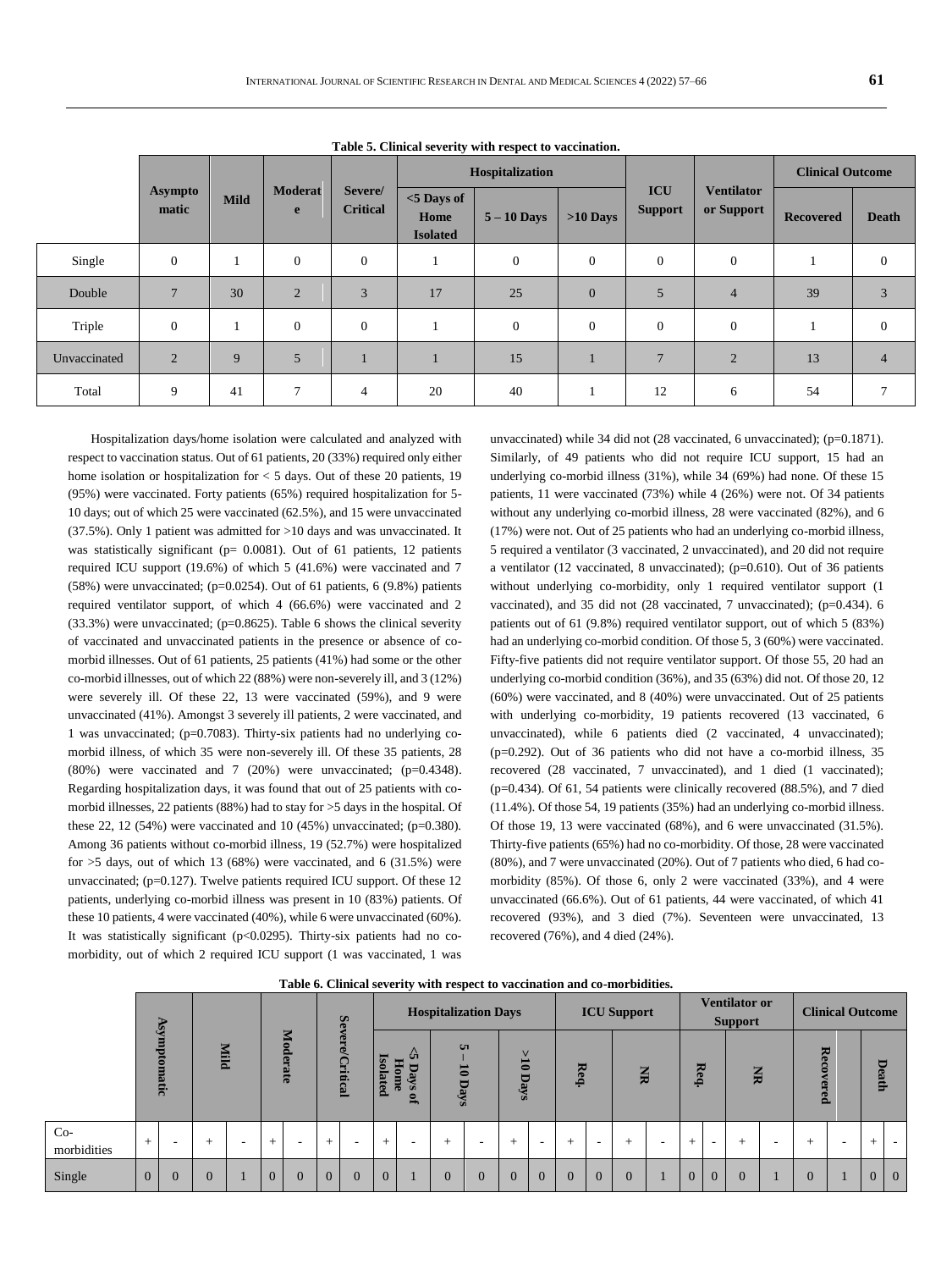| Double       | $\sim$<br>∼    |        | $\Omega$ | 21<br>∠. | $\sim$<br>∼     | $\overline{0}$ | $\sim$<br>∸ |          | $\sqrt{2}$<br> | 14 | 12<br>$\overline{1}$ | 13             | U |    |   | 11 | 26     | $\sim$<br>-<br>د |   | 12<br>$\overline{1}$ | 26                       | 13 | 26 | C<br>∠         |                |
|--------------|----------------|--------|----------|----------|-----------------|----------------|-------------|----------|----------------|----|----------------------|----------------|---|----|---|----|--------|------------------|---|----------------------|--------------------------|----|----|----------------|----------------|
| Triple       | $\overline{0}$ |        |          |          |                 |                |             | $\theta$ | υ              |    |                      | $\overline{0}$ |   | 0  |   | 0  |        | ν                | U |                      |                          |    |    | $\overline{0}$ | $\overline{0}$ |
| Unvaccinated | $\overline{0}$ | ⌒<br>∸ | 4        |          | $\epsilon$<br>ر | $\theta$       |             |          |                |    | Q                    | $\sigma$       | U | 6  |   |    | 6<br>U | $\sim$<br>∼      | U |                      | $\overline{\phantom{0}}$ |    | -  | 4              | $\overline{0}$ |
| Total        | 2              |        | 13       | 28       | -               |                | $\sim$      |          | $\sim$<br>w    | 17 | 21                   | 19             | U | 10 | s | 15 | 34     | ◡                |   | 20                   | 35                       | 19 | 35 | 6              |                |

Table 7 shows the clinical parameters with respect to time since the last vaccination. Among a total of 44 vaccinated patients, as more and more time passed since vaccination, the number of cases (both non-severe and severe) increased. The hospitalization days were also assessed. Of 18 patients who required either home isolation or <5 days of hospitalization, 18 were vaccinated within 9 months. While of 25 patients who were admitted for >5 days, almost 19 patients (76%) had their last dose of vaccination for more than 6 months. Several patients who required ICU support (0%, 20%, 80% at 3, 6, 9 months, respectively) and ventilator support (0%, 25%, 75% at 3, 6, 9 months, respectively) also increased as the time since last dose vaccine passed. No such trend could be observed with respect to the final clinical outcome.

| <b>Time Since</b>                      |                     |             |                 |                            |                                           | <b>Hospitalization days</b>      |                      |                              |                              | <b>Clinical Outcome</b> |                |
|----------------------------------------|---------------------|-------------|-----------------|----------------------------|-------------------------------------------|----------------------------------|----------------------|------------------------------|------------------------------|-------------------------|----------------|
| Last<br><b>Vaccination</b><br>(Double) | <b>Asymptomatic</b> | <b>Mild</b> | <b>Moderate</b> | <b>Severe</b><br>/critical | < 5<br>Days of<br>Home<br><b>Isolated</b> | $5-$<br><b>10</b><br><b>Days</b> | $>10$<br><b>Days</b> | <b>ICU</b><br><b>Support</b> | <b>Ventilator</b><br>support | <b>Recovered</b>        | <b>Death</b>   |
| $0 - 3$<br>Months                      | $\mathbf{0}$        | 1           | $\mathbf{0}$    | $\theta$                   | 1                                         | $\Omega$                         | $\theta$             | $\overline{0}$               | $\boldsymbol{0}$             |                         | $\mathbf{0}$   |
| $3 - 6$<br>Months                      | $\overline{2}$      | 8           | 1               | $\mathbf{0}$               | 5                                         | 6                                | $\theta$             |                              |                              | 10                      |                |
| $6 - 9$<br>Months                      | $\overline{4}$      | 21          | 1               | 3                          | 12                                        | 17                               | $\Omega$             | $\overline{4}$               | 3                            | 27                      | $\overline{2}$ |
| $>9$ Months                            | ш                   | 2           | $\overline{0}$  | $\overline{0}$             | $\overline{0}$                            | $\overline{2}$                   | $\overline{0}$       | $\overline{0}$               | $\mathbf{0}$                 | 3                       | $\theta$       |
| Total                                  | 7                   | 32          | $\overline{c}$  | 3                          | 18                                        | 25                               | $\theta$             | 5                            | $\overline{4}$               | 41                      | 3              |

## **Table 7. Clinical severity with respect to time since Double vaccination.**

Table 8 shows the type of symptoms with respect to vaccination status. Cough was the most common symptom found in both vaccinated and unvaccinated populations. Other prominent symptoms were fever and headache.

|  | Table 8. Clinical Symptoms with respect to vaccination status. |  |  |  |
|--|----------------------------------------------------------------|--|--|--|
|  |                                                                |  |  |  |

|                       |                | <b>Vaccinated</b> |                | <b>Unvaccinated</b> |                |                |  |  |
|-----------------------|----------------|-------------------|----------------|---------------------|----------------|----------------|--|--|
|                       | <b>Male</b>    | <b>Female</b>     | <b>Total</b>   | <b>Male</b>         | <b>Female</b>  | <b>Total</b>   |  |  |
| Asymptomatic          | $\overline{4}$ | 3                 | 7              | 1                   | 1              | 2              |  |  |
| Fever                 | 11             | 8                 | 19             | $\overline{2}$      | $\mathbf{1}$   | 3              |  |  |
| Cough                 | 11             | 10                | 21             | 5                   | 5              | 10             |  |  |
| <b>Throat Pain</b>    | 5              | $\overline{2}$    | $\overline{7}$ | $\overline{2}$      | $\mathbf{1}$   | 3              |  |  |
| <b>SOB</b>            | $\overline{2}$ | 3                 | 5              | $\mathbf{1}$        | $\mathbf{0}$   | 1              |  |  |
| Headache              | $\overline{2}$ | $\overline{7}$    | 9              | $\mathbf{1}$        | $\mathbf{0}$   | $\mathbf{1}$   |  |  |
| Body ache             | $\overline{4}$ | $\overline{4}$    | 8              | $\mathbf{0}$        | $\overline{c}$ | $\overline{2}$ |  |  |
| Loss of Smell / Taste | $\overline{0}$ | $\overline{0}$    | $\overline{0}$ | $\overline{0}$      | $\overline{0}$ | $\mathbf{0}$   |  |  |
| Loss of Appetite      | 1              | 2                 | 3              | $\overline{2}$      | $\mathbf{0}$   | $\overline{2}$ |  |  |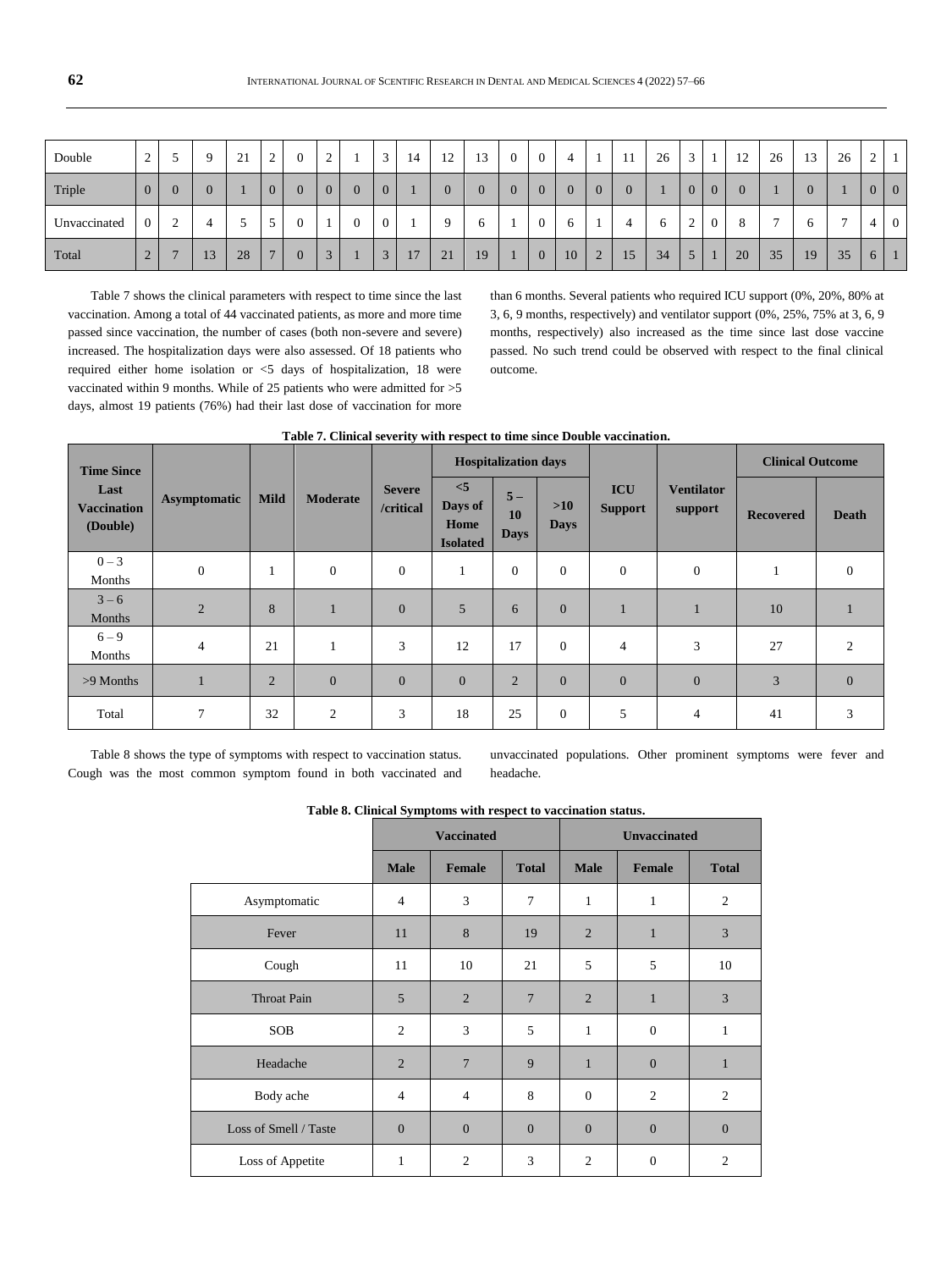| Seizures       |  |  | C |  |
|----------------|--|--|---|--|
| Loose Stools   |  |  |   |  |
| Abdominal Pain |  |  |   |  |
| Rash           |  |  |   |  |

Table 9 shows the total number of symptoms with respect to vaccination status. Of 61 patients, 44 were vaccinated (72%), and 17 (28%) were unvaccinated. Amongst those vaccinated, 26 patients (59%) had 2 or less than 2 symptoms, and 18 patients (40.9%) had 3 or more symptoms. Amongst unvaccinated, 12 patients (70.5%) had 2 or less than 2 symptoms and 5 patients (41.6%) had 3 or more symptoms; (p=0.590). 3.4 was the average

number of symptoms in those who were unvaccinated and died. While 2 was the average number of symptoms in those who were vaccinated and recovered. 1.8 was the average number of symptoms in those who were unvaccinated and recovered. Moreover, 2 was the average number of symptoms in those who died despite being vaccinated.

|  | Table 9. A total number of symptoms with respect to vaccination status. |  |
|--|-------------------------------------------------------------------------|--|
|--|-------------------------------------------------------------------------|--|

|              | <b>Total Number of Symptoms</b> |              |                |          |          |                |                |                |                |                 |              |                |                |                |                |
|--------------|---------------------------------|--------------|----------------|----------|----------|----------------|----------------|----------------|----------------|-----------------|--------------|----------------|----------------|----------------|----------------|
|              | $\bf{0}$                        |              |                |          | ш        |                |                | $\overline{2}$ |                |                 | 3            |                |                |                |                |
|              | M                               | F            | <b>Total</b>   | M        | F        | <b>Total</b>   | M              | $\mathbf{F}$   | <b>Total</b>   | M               | F            | <b>Total</b>   | M              | F              | <b>Total</b>   |
| Single       | $\mathbf{0}$                    | $\mathbf{0}$ | $\theta$       | $\theta$ | $\Omega$ | $\mathbf{0}$   | $\overline{0}$ | $\mathbf{0}$   | $\overline{0}$ |                 | $\mathbf{0}$ |                | $\mathbf{0}$   | $\overline{0}$ | $\overline{0}$ |
| Double       | $\overline{4}$                  | 3            | $\overline{7}$ | 3        | 3        | 6              | 5              | $\overline{7}$ | 12             | $7\phantom{.0}$ | 5            | 12             | $\overline{2}$ | 3              | $\overline{5}$ |
| Triple       | $\theta$                        | $\mathbf{0}$ | $\theta$       | $\Omega$ | $\Omega$ | $\mathbf{0}$   |                | $\mathbf{0}$   | -1             | $\Omega$        | $\Omega$     | $\theta$       | $\mathbf{0}$   | $\overline{0}$ | $\overline{0}$ |
| Unvaccinated | ш                               |              | $\overline{2}$ | 3        |          | $\overline{4}$ | $\overline{4}$ | $\overline{2}$ | 6              | ш               | 3            | $\overline{4}$ |                | $\overline{0}$ |                |
| Total        | 5                               | 4            | 9              | 6        | 4        | 10             | 10             | 9              | 19             | 9               | 8            | 17             | 3              | 3              | 6              |

Table 10 shows the clinical outcome of patients in a particular category of several co-morbidities with respect to vaccination status. Of total 61 patients, 36 (59%) were without any co-morbid condition, 13 (21%) had 1 comorbidity, 8 (13%) had 2 co-morbidities and 4 (6.5%) had >2 co-morbidities. Of 36 patients with no co-morbidities, 29 were vaccinated (80%), and 7 (19%)

were unvaccinated. Of those 29, 28 recovered (96.5%) and 1 died (3.4%). All of those who were unvaccinated survived; (p=0.434). Of 13 patients with 1 or more co-existing illnesses, 8 were vaccinated (61.5%), and 5 were unvaccinated (38%). All 8 vaccinated patients survived (100%), while out of 5 unvaccinated, 3 recovered (60%) and 2 died (40%); (p=0.248).

**Table 10. A total number of co-morbidities with respect to clinical outcome and vaccination status.**

|              | <b>Total Number of Co-morbidities</b> |                |                  |                |                  |                |                  |              |  |  |  |  |  |
|--------------|---------------------------------------|----------------|------------------|----------------|------------------|----------------|------------------|--------------|--|--|--|--|--|
|              | $\mathbf{0}$                          |                |                  |                |                  |                | >2               |              |  |  |  |  |  |
|              | <b>Recovered</b>                      | <b>Death</b>   | <b>Recovered</b> |                | <b>Recovered</b> | <b>Death</b>   | <b>Recovered</b> | <b>Death</b> |  |  |  |  |  |
| Single       | 1                                     | $\overline{0}$ | $\theta$         | $\overline{0}$ | $\theta$         | $\theta$       | $\overline{0}$   | $\Omega$     |  |  |  |  |  |
| Double       | 26                                    |                | 8                | $\overline{0}$ | 3                |                | $\overline{2}$   |              |  |  |  |  |  |
| Triple       | 1                                     | $\mathbf{0}$   | $\boldsymbol{0}$ | $\overline{0}$ | $\theta$         | $\mathbf{0}$   | $\overline{0}$   |              |  |  |  |  |  |
| Unvaccinated | 7                                     | $\Omega$       | 3                | $\overline{2}$ | $\overline{2}$   | $\overline{2}$ |                  | $\Omega$     |  |  |  |  |  |
| Total        | 35                                    |                | 11               | 2              | 5                | 3              | 3                |              |  |  |  |  |  |

Table 11 shows that hypertension was the most commonly found coexisting illness, followed by Diabetes Mellitus, Coronary Artery Disease. Some associations with diseases like- Parkinson's disease, Bronchial Asthma,

Seizure disorder, Tuberculosis, Hepatitis B, Dyslipidemia, Chronic Kidney disease, and Hypothyroidism were also found.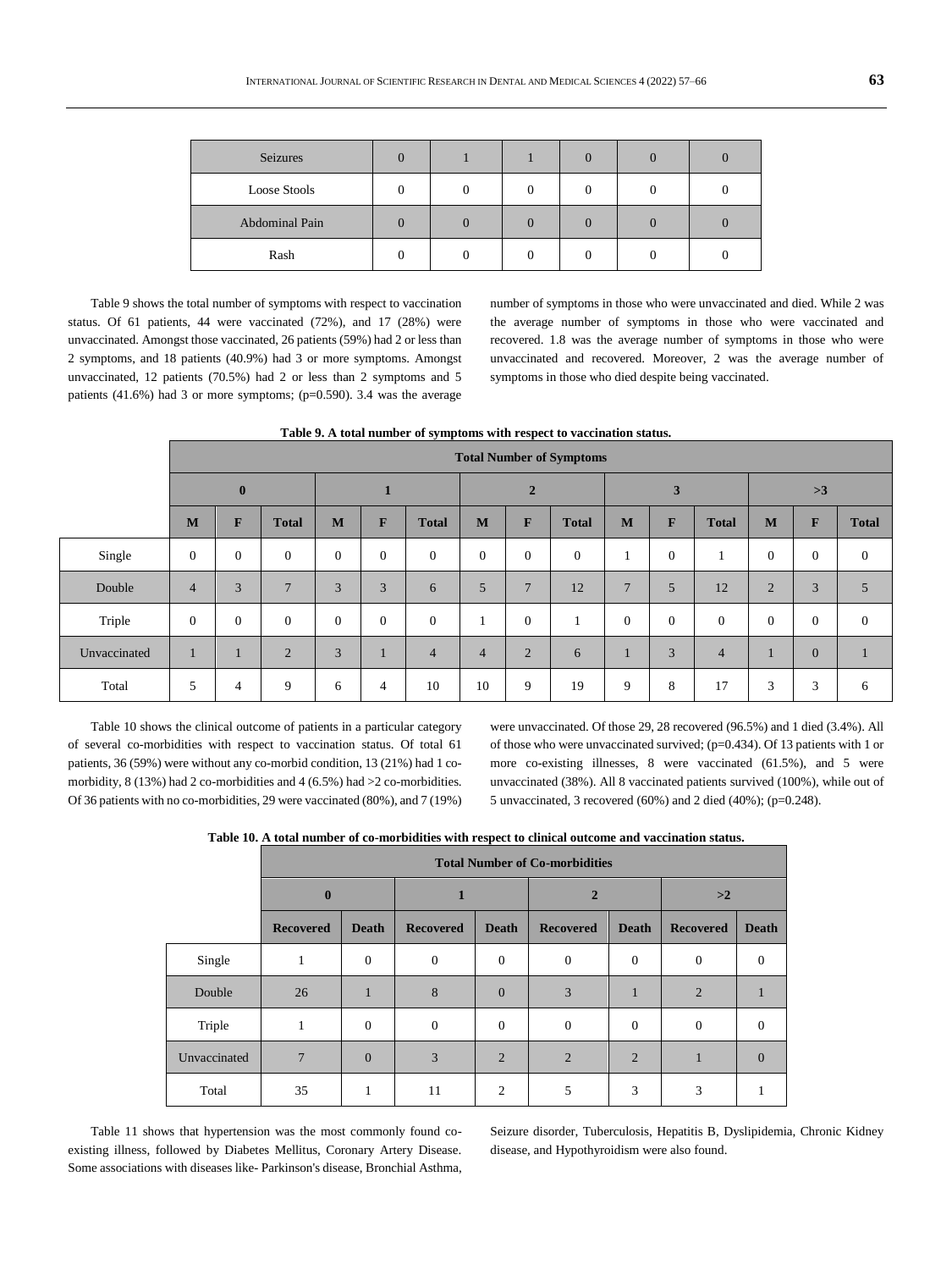|                             |                | <b>Recovered</b> |                | <b>Deaths</b>  |                |  |
|-----------------------------|----------------|------------------|----------------|----------------|----------------|--|
| Co-morbidity                | <b>Male</b>    | <b>Female</b>    | <b>Male</b>    | Female         | <b>Total</b>   |  |
| <b>Diabetes Mellitus</b>    | $\overline{4}$ | $\overline{c}$   | $\mathbf{1}$   | $\mathbf{1}$   | 8              |  |
| Hypertension                | $\overline{5}$ | $\overline{4}$   | $\overline{2}$ | $\overline{2}$ | 13             |  |
| Coronary Artery Disease     | 3              | $\overline{2}$   | $\overline{c}$ | $\Omega$       | $\tau$         |  |
| Parkinson's Disease         | $\mathbf{1}$   | $\theta$         | $\mathbf{0}$   | $\mathbf{0}$   | $\mathbf{1}$   |  |
| Seizure Disorder            | 2              | $\mathbf{0}$     | $\Omega$       | $\Omega$       | $\overline{c}$ |  |
| Chronic Kidney Disease      | $\overline{2}$ | $\Omega$         | $\Omega$       | $\Omega$       | $\overline{c}$ |  |
| <b>Bronchial Asthma</b>     | $\mathbf{0}$   | $\overline{2}$   | $\Omega$       | $\mathbf{0}$   | $\overline{2}$ |  |
| Dyslipidemia                |                | $\mathbf{1}$     | $\Omega$       | $\Omega$       | $\mathbf{1}$   |  |
| Benign Prostate Hypertrophy | $\Omega$       | <b>NA</b>        | $\mathbf{1}$   | NA             | $\mathbf{1}$   |  |
| Cerebrovascular Diasease    | $\mathbf{1}$   | $\overline{0}$   | $\overline{0}$ | $\overline{0}$ | $\mathbf{1}$   |  |
| HBsAg Positive              | $\mathbf{1}$   | $\mathbf{0}$     | $\mathbf{0}$   | $\mathbf{0}$   | 1              |  |
| Tuberculosis                | $\mathbf{1}$   | $\mathbf{1}$     | $\mathbf{0}$   | $\mathbf{0}$   | $\overline{2}$ |  |
| Lung Carcinoma              | $\Omega$       | $\overline{0}$   | 1              | $\mathbf{0}$   | $\mathbf{1}$   |  |
| Hypothyroidism              | $\Omega$       | $\overline{0}$   | $\mathbf{1}$   | $\overline{0}$ | $\mathbf{1}$   |  |
| Total                       | 20             | 12               | 8              | 3              |                |  |

**Table 11. Different co-morbidities in various study groups.**

## **4. Discussion**

This study describes the association of patient-related factors and their vaccination status with various clinical aspects that could play a decisive role in their clinical outcome. Our study's total number of cases and admitted patients had a male predominance. The mean age group was <50 years in the non-severely ill patient group in both males and females. Maslo et al. (2022) also showed that the younger population was mainly affected.[11] Vaccination did make a significant change in hospitalization. Most of the patients who were advised home isolation were vaccinated. It shows that vaccinated people are more likely to get better by staying at home. Even for those who need hospitalization, vaccination significantly reduces the length of stay. Also, the probability of needing ICU care was reduced significantly in those vaccinated. These findings align with Moghadas et al.'s study on the impact of vaccination on COVID-19 outbreaks in the United States.[12] Regarding clinical outcomes, many studies have shown that vaccination decreases the risk of death.<sup>[4]</sup> In our study, vaccinated people had fewer chances of getting a severe infection. Our data shows the impact of vaccination in the clinical outcome that mortality can be reduced, though it is influenced by several other factors, too, because of which we could not get a statistically significant result. Cough was the predominant symptom in our study. Most of the admitted patients had <10 days of hospitalization. These results of our study are similar to Ojo et al.<sup>[13]</sup> Mortality increased with age, with a mean age of 71 years for males and 84 years for females. A similar observation was also seen in Julia Hippisley-Cox et al.<sup>[14]</sup> which found increased death incidences with age, deprivation, and male sex. Muthukrishnan et al. also found that younger age

is associated with lower mortality. Age and comorbid conditions like Diabetes Mellitus and Hypertension were strongly associated with death.<sup>[15]</sup> Though in our study we have only 4 deaths, the percentage of the male is more than females. Also, the associated co-morbidities in our study were Hypertension, Diabetes Mellitus, Coronary artery disease, Parkinson's disease, Seizure disorder, Hypothyroidism, Chronic kidney disease, and Bronchial asthma. Though we could not derive the hazard ratio because of limited data, we believe the presence or absence of any co-morbidity should be addressed as it can provide an opportunity for other fellows to work in and find new associations related to COVID-19. Hypertension, Diabetes mellitus, and coronary artery disease were the 3 most predominant comorbid conditions that were found to be associated in our study. The findings are very similar to the study by Verma et al. in which Diabetes mellitus followed by hypertension, coronary artery disease, and chronic kidney disease were the major associations observed.<sup>[16]</sup>The direct causal association between age and underlying comorbid illnesses and the clinical Profile of COVID-19 patients is difficult to find. Nevertheless, these mere associations directly or indirectly impact an individual's immune response, response towards immunogenicity offered by vaccination, and responses to drugs used to treat COVID-19. It has been suggested in various studies that neutralizing antibodies wean off as time passes. Three months was the time since the second dose suggested by one of the studies. In our study, the time since the last dose of vaccination was analyzed, and it was found that as the last vaccination passed, the probability of hospitalization increased, the probability of needing ICU care increased, probability of needing ventilator support increased. Though the finding could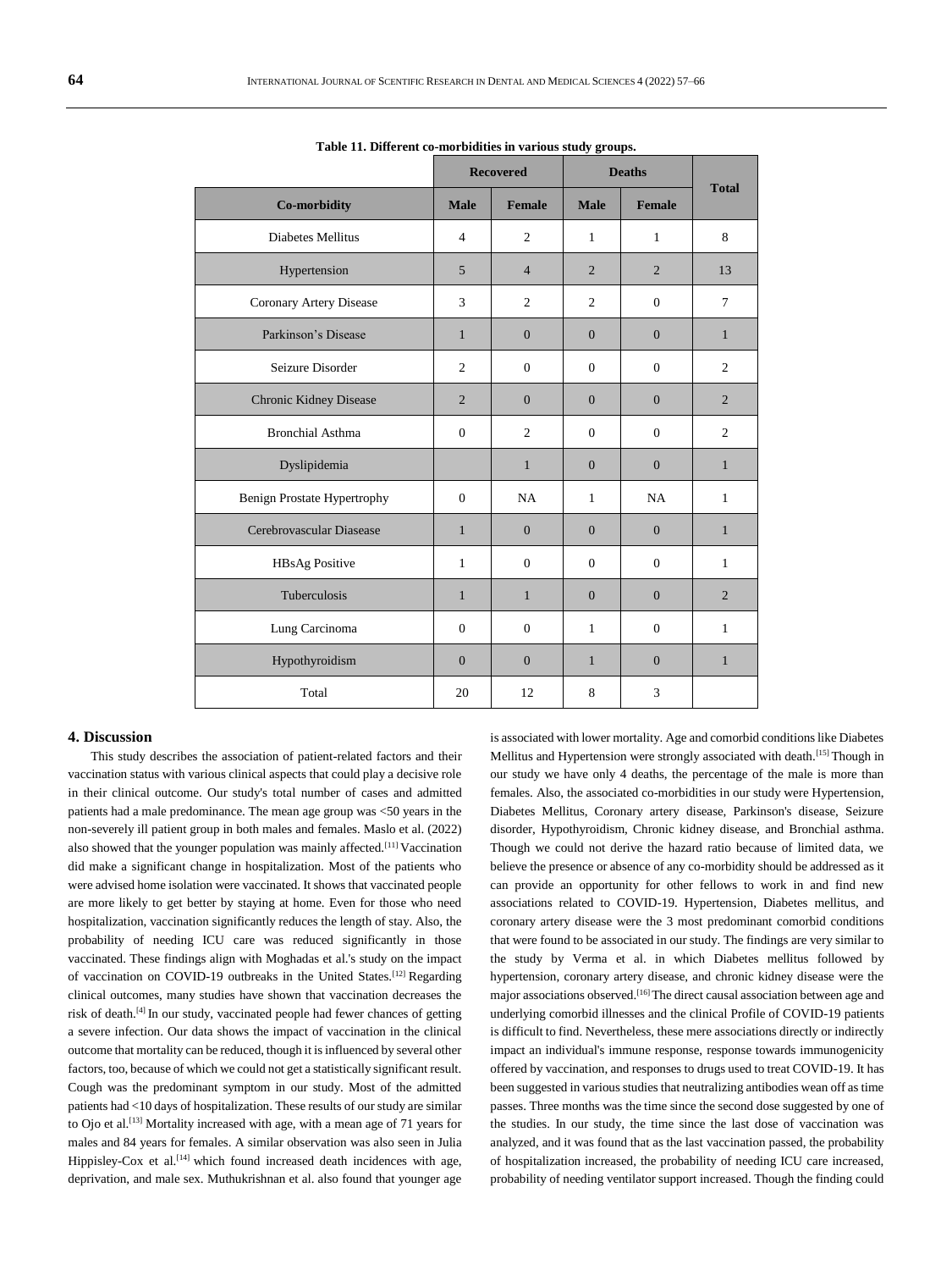not be figured out as statistically significant, we strongly recommend that large-scale studies be done to find the chronology of neutralizing antibodies titer with respect to various clinical parameters. Age is one of the strongest factors influencing one's immune status irrespective of the vaccine.<sup>[16]</sup> We also tried to assess several symptoms in each patient category with respect to vaccination status and outcome. We found that the number of symptoms was higher in those who died and were unvaccinated than in those who recovered and were vaccinated. This finding, though not statistically significant, is unique as it objectively tries to determine the clinical outcome with several symptoms, and the impact of the vaccine can be assessed indirectly just by looking at the number of symptoms. Studies have been published that support this idea.<sup>[17]</sup> More studies are needed to ascertain such observation. Socioeconomic status does impact the antibody generation in response to infections. The socioeconomic status of the study population could likely have affected the clinical Profile of our patients. along with many factors like gender, the genetic make-up of an individual, preexisting comorbid conditions, co-existing infections, sleep pattern, body mass index, nutritional status, infections, drugs like antibiotics, probiotics, prebiotics, microbiota existing in an individual, external factors like smoking, alcohol, stress level, physical exercise; socioeconomic background, rural conditions, geographic location of residence, family size, season, vaccine type, product and strain, adjuvants used, a dose of vaccine, site of vaccine, route of vaccine, time of day; are contributing factors to the development of immune responses.  $^{[18, 19]}$ The predominant strain of SARS-CoV-2 in the year 2022 in India is said to be Omicron. Few studies have suggested that booster doses are less effective against the spread of the Omicron variant than the Delta variant.<sup>[20]</sup> An important observation we tried to find was the relation of various clinical outcomes with and without co-morbidities to see whether co-morbidities could make a difference in the vaccine's effectiveness. We found that comorbidities might impact the disease's severity, prolong the hospital stay, increase the need for ICU/ventilator, and poor clinical outcomes. Though our results are not clinically significant, we recommend that more such studies can bring more information on the subject on a larger scale. Also, it was found that the mean number of comorbid illnesses in severely ill patients was 2, while it was 1 in non-severely ill patients. Nevertheless, given the potential benefits of preventing severe illness, the susceptible population should be given a booster dose. Our study brings out one of the most needed data on new cases of COVID-19 since the start of the universal COVID-19 vaccination program. Many benefits that have been known theoretically are yet to be understood from a public health point of view because when in public, the effect of vaccine can be mitigated by many external and internal factors that have been discussed above. Large-scale studies are needed to evaluate every public health benefit provided by the vaccines deeply. [21]

## *Limitations*

Our study has several limitations. We did not include the type of vaccine given to the patients. We could not do the genetic analysis of each patient, whether it was Omicron or Delta variant or some other variants. The biggest limitation of our study was a smaller sample size. We tried to analyze many parameters and find out many associations in a small sample size that could have impacted the results of our study.

#### **5. Conclusion**

Our study supports the idea that vaccination against COVID-19 is an effective measure to combat the pandemic. Vaccination reduces the risk of hospitalization, hospital stay, and the need for ICU care. As viruses tend to mutate, we should also evolve with our vaccines. Studies are required to deeply investigate the role of co-morbidities that can affect the effectiveness of vaccines so that specialized vaccines can be made available to those burdened by many chronic diseases.

## **Conflict of Interest**

The authors declared that there is no conflict of interest.

#### **Acknowledgements**

This research received no specific grant from any funding agency in the public, commercial, or not-for-profit sectors.

## **References**

- [1] Chakraborty C, Sharma AR, Bhattacharya M, Agoramoorthy G, Lee SS. The current second wave and COVID-19 vaccination status in India. Brain, behavior, and immunity.  $2021;96:1-4$ . https://doi.org/10.1016/j.bbi.2021.05.018.
- [2] Malik AA, McFadden SM, Elharake J, Omer SB. Determinants of COVID-19 vaccine acceptance in the US. EClinicalMedicine. 2020;26:100495. https://doi.org/10.1016/j.eclinm.2020.100495.
- [3] Harvey WT, Carabelli AM, Jackson B, Gupta RK, Thomson EC, Harrison EM, et al. SARS-CoV-2 variants, spike mutations and immune escape. Nature Reviews Microbiology. 2021;19(7):409-24. https://doi.org/10.1038/s41579-021-00573-0.
- [4] Tenforde MW, Patel MM, Ginde AA, Douin DJ, Talbot HK, Casey JD, et al. Influenza and Other Viruses in the Acutely Ill (IVY) Network. Effectiveness of SARS-CoV-2 mRNA vaccines for preventing COVID-19 hospitalizations in the United States. Clin Infect Dis. 2021. https://doi.org/10.1001/jama.2021.19499.
- [5] Kumar VM, Pandi-Perumal SR, Trakht I, Thyagarajan SP. Strategy for COVID-19 vaccination in India: the country with the second highest population and number of cases. npj Vaccines. 2021;6(1):1-7. https://doi.org/10.1038/s41541-021-00327-2.
- [6] Chandani S, Jani D, Sahu PK, Kataria U, Suryawanshi S, Khubchandani J, et al. COVID-19 vaccination hesitancy in India: State of the nation and priorities for research. Brain, Behavior, & Immunity-Health. 2021;18:100375. https://doi.org/10.1016/j.bbih.2021.100375.
- [7] Andrews N, Tessier E, Stowe J, Gower C, Kirsebom F, Simmons R, et al. Duration of protection against mild and severe disease by Covid-19 vaccines. New England Journal of Medicine. 2022;386(4):340-50. https://doi.org/10.1056/NEJMoa2115481.
- [8] Prunas O, Weinberger DM, Pitzer VE, Gazit S, Patalon T. Waning effectiveness of the BNT162b2 vaccine against infection in adolescents. medRxiv. 2022. https://doi.org/10.1101/2022.01.04.22268776.
- [9] Andrews N, Stowe J, Kirsebom F, Toffa S, Sachdeva R, Gower C, et al. Effectiveness of COVID-19 booster vaccines against COVID-19-related symptoms, hospitalization and death in England. Nature medicine. 2022;28(4):831-7. https://doi.org/10.1038/s41591-022-01699-1.
- [10] Varghese GM, John R, Manesh A, Karthik R, Abraham OC. Clinical management of COVID-19. The Indian journal of medical research. 2020;151(5):401-10. https://doi.org/ 10.4103/ijmr.IJMR\_957\_20.
- [11] Maslo C, Friedland R, Toubkin M, Laubscher A, Akaloo T, Kama B. Characteristics and outcomes of hospitalized patients in South Africa during the COVID-19 Omicron wave compared with previous waves. Jama. 2022;327(6):583-4. https://doi.org/10.1001/jama.2021.24868.
- [12] Moghadas SM, Vilches TN, Zhang K, Wells CR, Shoukat A, Singer BH, et al. The impact of vaccination on COVID-19 outbreaks in the United States. https://doi.org/10.1101/2020.11.27.20240051.